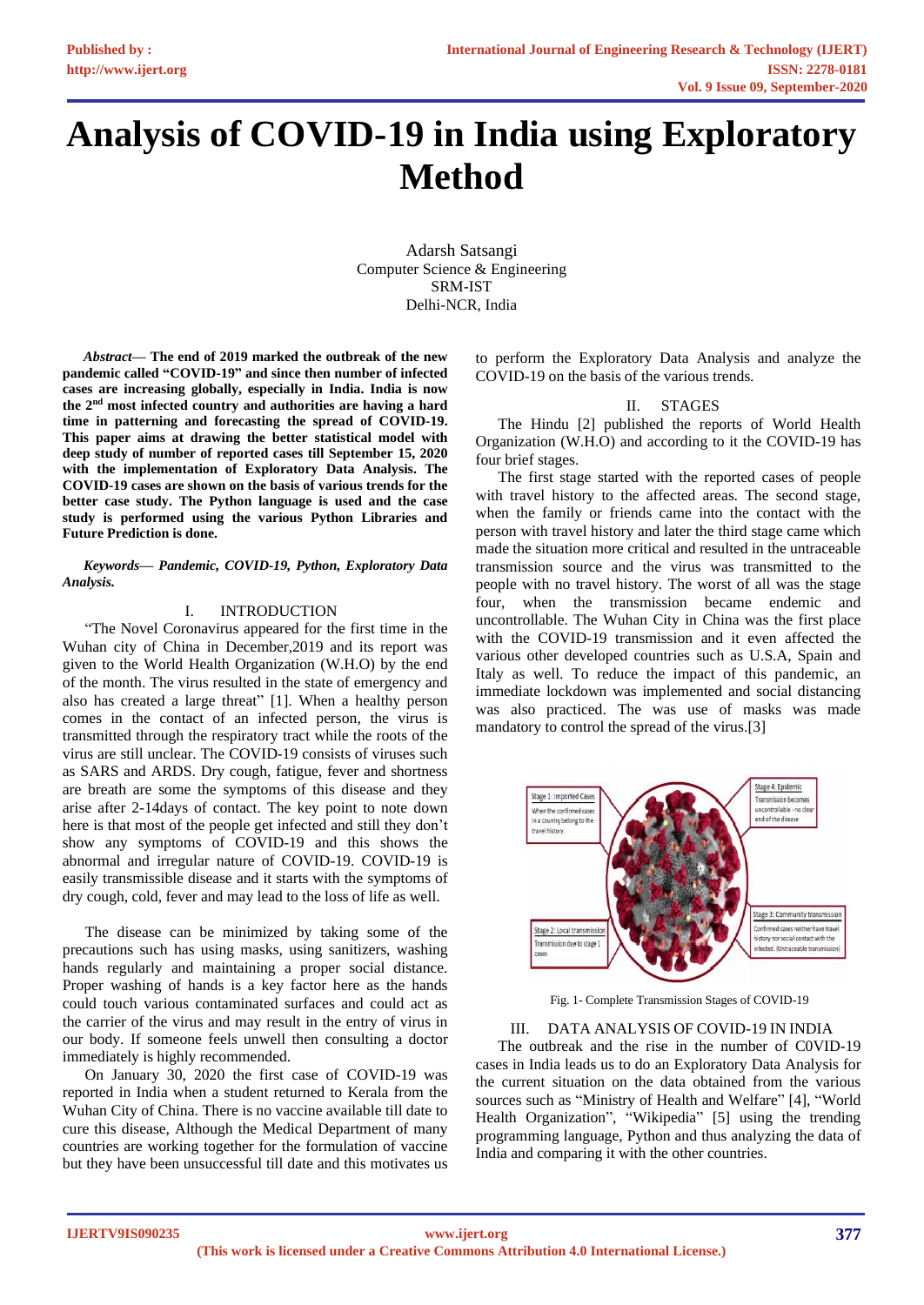The dataset uses the technique of normalization, filtration for selecting the essential data columns and it also visualizes the data in the proper graphical format. In this paper the "datapreprocessing" and "web-scrapping" is done by using widely used in-trend language "Python" and for the extraction for information from the given dataset and it processing the "pandas" library is used. The "Matplotlib" and "Seaborn" libraries of the Python language resulted in the formation of the accurate graphs.[6]

## *A. Spread of COVID-19 in India over time*

The Figure 2 from [7] shows the Time VS Total Coronavirus cases. The time is plotted on the X-axis from February 15, 2020 to September 14, 2020 and the Total count of Coronavirus cases is plotted on the Y-axis (in millions) and the Blue line shows the variation of cases over the given time duration.<br>Total Coronavirus Cases in India



Fig. 2- Spread of COVID-19 in India over time

Inferences: -

- 1- The COVID-19 cases popped up in India from the January last week to March 15 on a constant scale. After March 15 to April 22 it rose significantly and after April 22 to the current date it is rising on an exponential level.
- 2- A total of 49,26,914 confirmed cases have been reported till now.
- *B. Total COVID-19 deaths in India over time*
	- The Figure 3 shows the Time VS Total Coronavirus Deaths. The time is plotted on the X-axis from February 15, 2020 to September 14, 2020 and the total count of Coronavirus deaths is plotted on the Y-axis (in thousands) and the orange line shows the variation of deaths over the given time duration.

**Total Coronavirus Deaths in India** 



Fig. 3- Total COVID-19 deaths in India over Time *Inferences-*

- 1- The COVID-19 deaths popped up in India from the April first week to May 06 on a constant scale. After May 06 to May 24 it rose significantly and after May 24 to the current date it is rising on an exponential level.
- 2- A total of 80,808 deaths have been reported till now.
- 3- The total deaths are increasing day by day in India.





Fig. 4- Total COVID-19 active cases in India over time Inferences-

- 1- From first week of March, COVID-19 cases started to pop up in India, till May 05 they increased on a constant level and then they increased significantly and on May 15 it rose exponentially and till current date, September 15, 2020 it is still rising exponentially.
- 2- A total of 9,89,860 cases are currently active.

## *D. Spread of COVID-19 on the basis of Age*

We use a Histogram in Figure 5 to display the number of COVID-19 cases in India on the basis of age groups [8]. The

**IJERTV9IS090235**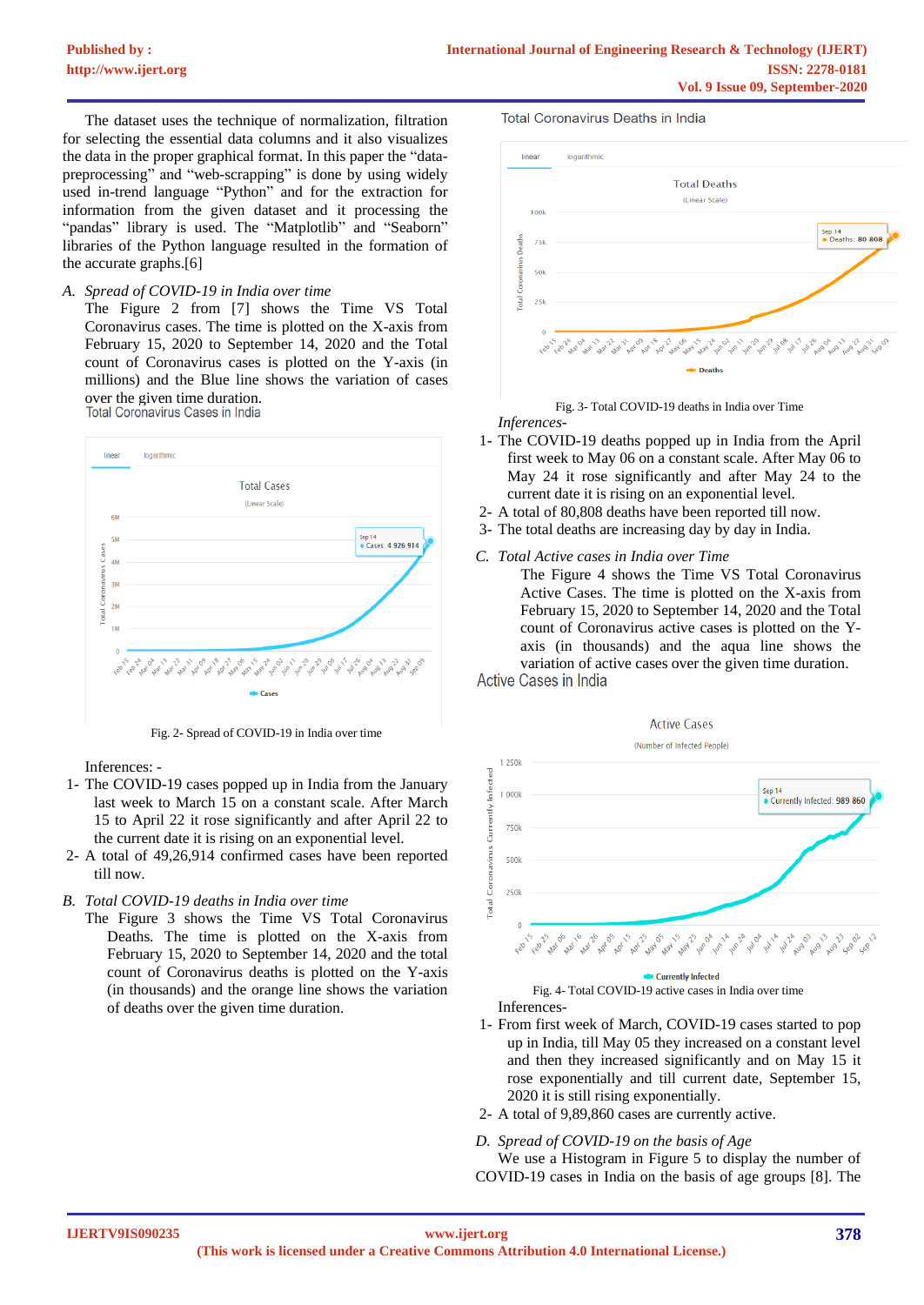horizontal line shows the grouping on the basis of age groups whereas the vertical line shows the frequency of number of cases in percentage.



Fig. 5- Spread of COVID-19 in India on the basis of Age

# Inferences-

- 1- The people of age group 60-74 years are affected the most and contribute 40.2% to the total.
- 2- The people of age group 45-59 years are affected the 2<sup>nd</sup> most and own 35.1% to the total.
- 3- The people of age group 30-44 years add about 11.4% to the total.
- 4- The people of age group above 75 years are also infected and make it up to 10.3%.
- 5- The number of infected people between age group 15-29 years are very low and the count is only 2.5%.
- 6- Only 0.5% percent of people are infected between the age group 0-4 years.
- 7- "In comparison to a healthy person, the people suffering from Blood Pressure, Diabetes or Cancer are at a higher risk of getting infected." [9]

# *E. State-Wise spread of COVID-19 in India*

Figure 6 shows the Map of India along with the number of COVID-19 cases reported by each state.

The bigger the bubble shown, the higher the number of COVID-19 cases reported by that state.



Fig. 6- State-Wise spread of COVID-19 in India

Inferences-

- 1- Maharashtra is the most affected state in India and has a total around of around 10lacs cases.
- 2- Andhra Pradesh is the 2nd most affected state with around 5.3 lacs COVID-19 cases.
- 3- Tamil Nadu is 3rd most affected state with around 5 lacs cases.

# *F. Gender-Wise spread of COVID-19 in India*

Figure 7 uses a Histogram to display the number of COVID-19 cases in India as per the gender. The horizontal line classifies the gender as Male and Female whereas vertical line shows the frequency of cases on a scale of 1 lac.



Fig. 7- Gender-Wise spread of COVID-19 in India